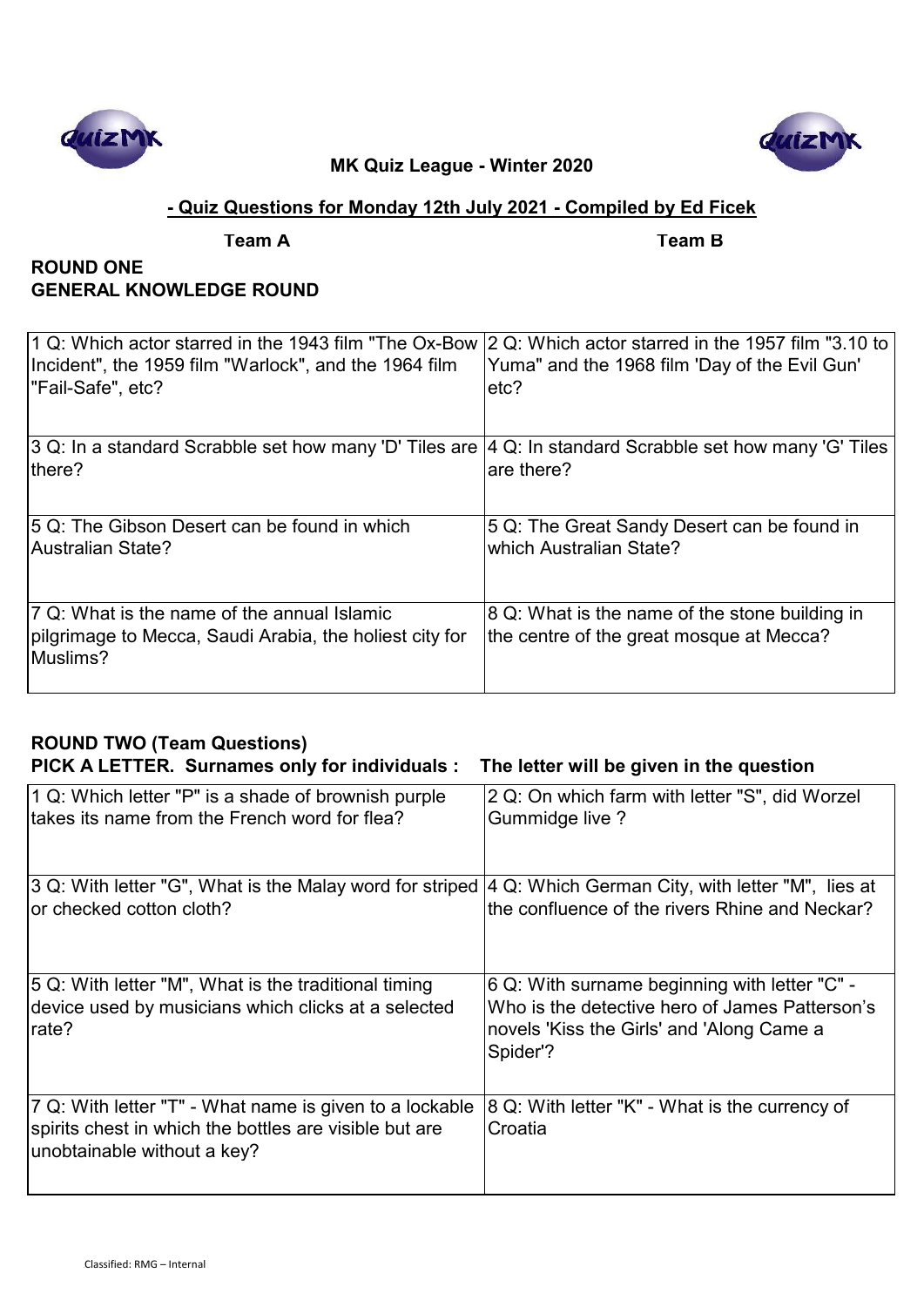



#### **- Quiz Questions for Monday 12th July 2021 - Compiled by Ed Ficek**

**Team A Team B**

**INDIVIDUALS CHOICE ROUND - QM - READ CATEGORIES OUT TO PLAYERS TO BE CHOSEN**

#### **The Categories are:-**

**ROUND THREE** 

| 1 & 2 The Bible                                        | 3 & 4 Carry On                                       |
|--------------------------------------------------------|------------------------------------------------------|
| 5 & 6 Caribbean geography                              | 7 & 8 Words                                          |
| 1 Q: Which book of the bible comes between The book    | 2 Q: Which book of the bible comes between The book  |
| of Esther and the Book of Psalms?                      | of the prophet Ezekiel and the Book of Hosea?        |
| 3 Q: Released in 1959 which was the second Carry on    | 4 Q: Also Released in 1959 which was the third Carry |
| film ?                                                 | on film ?                                            |
| 5 Q: Which Caribbean island sits between Martinique to | 6 Q: Which Caribbean island sits between Bonaire to  |
| the North and St Vincent & Grenadines to the south     | the east and Aruba to the west                       |
| 7 Q: What word can follow black, fire or jail to make  | 8 Q: What word can precede Star, Axe and Cat to      |
| three other words?                                     | make three other words?                              |

| <b>ROUND FOUR</b><br><b>THEME ROUND. This weeks theme is</b>                                                                                                    | <b>Recent Sport related News/Events</b>                                                                                                                           |
|-----------------------------------------------------------------------------------------------------------------------------------------------------------------|-------------------------------------------------------------------------------------------------------------------------------------------------------------------|
| 1 Q: Which former boxers son died in Dubai last week?                                                                                                           | 2 Q: Which team won the third/fourth place play off<br>match at the Copa America football competition?                                                            |
| 3 Q: Who equalled Eddy Merckx's Tour de France stage<br>win record of 34 wins last week?                                                                        | 4 Q: Name one of the two Wimbledon Womens singles<br>finalist?                                                                                                    |
| 5 Q: Everton women have re-signed which forward on a<br>two-year deal after she left Atletico Madrid, she has also<br>played for Manchester City and Barcelona? | 6 Q: Who recorded the second fastest time by a British<br>woman over 800m, at a meeting in Monaco last week,<br>just missing out of Kelly Holmes' British record? |
| 7 Q: Who is currently top of the Formula One Drivers                                                                                                            | 8 Q: Which England and Yorkshire batsman scored 68                                                                                                                |

off 69 balls in the recent 9 wickets win in the one day

international against Pakistan?

Championship table with 182 points?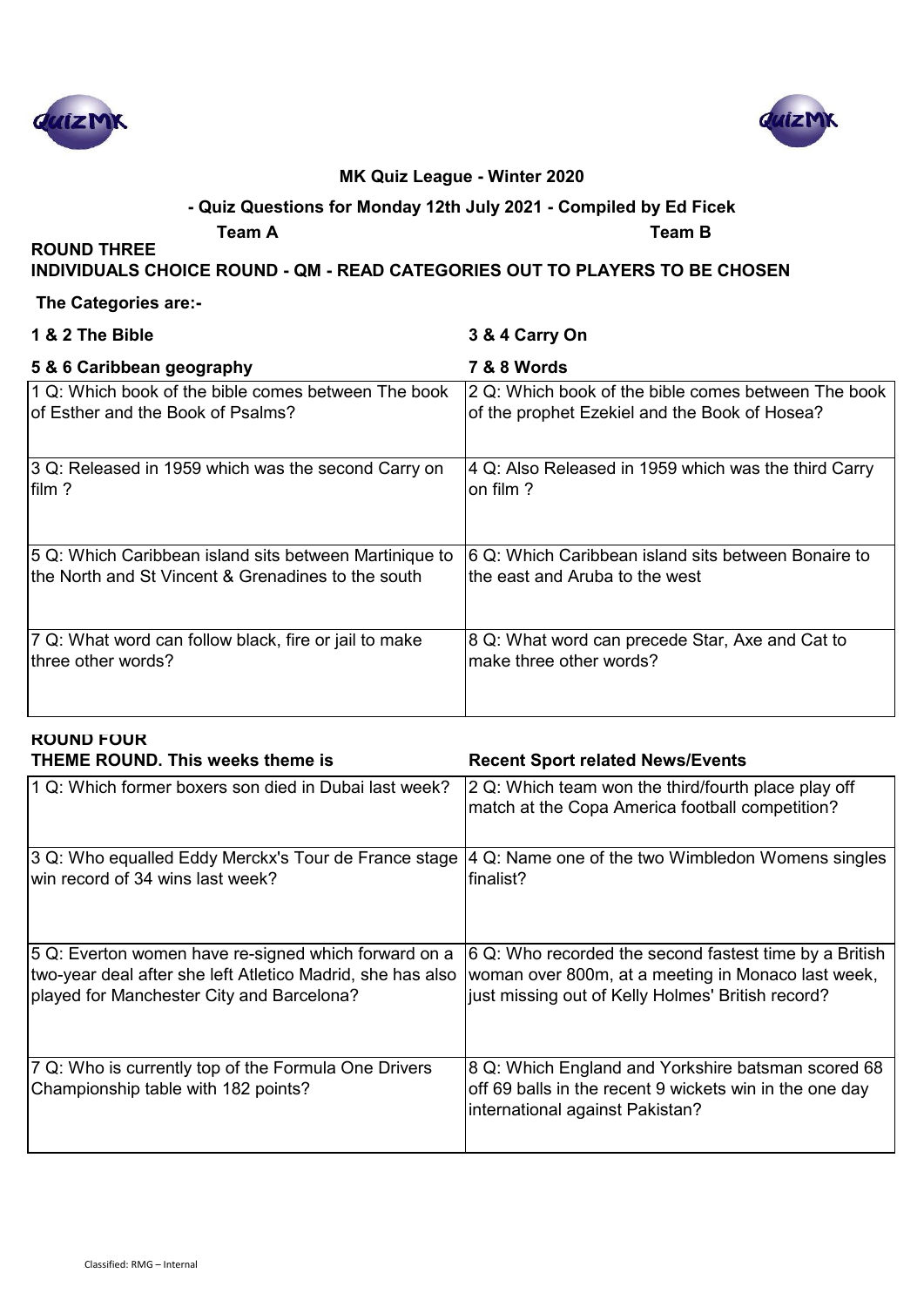

### **- Quiz Questions for Monday 12th July 2021 - Compiled by Ed Ficek**

#### **Team A Team B**

# **ROUND FIVE (Team Questions)**

#### **POT LUCK. TEAM A to answer first.**

| 1 Q: What is the binary value of the number 23                                           | 2 Q: What is the binary value of the number 42                                                         |
|------------------------------------------------------------------------------------------|--------------------------------------------------------------------------------------------------------|
| 3 Q: Where in the body would you find the Occipital<br>bone                              | 4 Q: Where in the body would you find the<br>Pisiform bone                                             |
| 5 Q: What name is used to refer to a private soldier in<br>the Corps of Royal Engineers? | 6 Q: What name is used to refer to a private<br>soldier in the SAS and Household Cavalry<br>regiments? |
| 7 Q: Who wrote the novel "The History of Mr Polly"?                                      | 8 Q: Who wrote the novel "Far from the Madding"<br>Crowd"?                                             |

# **HALF TIME!**

#### **ROUND SIX ( TEAM QUESTIONS ) POT LUCK. TEAM A to answer first.**

| 1 Q: Known in English as "The Soldiers Song" is the                                                                                | 2 Q: Known in English as "Royal March", the              |
|------------------------------------------------------------------------------------------------------------------------------------|----------------------------------------------------------|
| national anthem of which European country?                                                                                         | national anthem of which country has no words?           |
| 3 Q: What Korean martial art translates as "the way of $ 4\>$ Q: Which martial art's name can be translated<br>the hand and foot"? | into English as 'supreme ultimate fist'?                 |
| 5 Q: "I am a man more sinned against than sinning" is                                                                              | $ 6 Q$ : "All that glisters is not gold" is a quote from |
| a quote from which of Shakespeare's plays?                                                                                         | which Shakespeare play?                                  |
| 7 Q: Which English artist painted several views of                                                                                 | 8 Q: Which French artist painted several views of        |
| Salisbury Cathedral in the early 19th century?                                                                                     | Rouen Cathedral in the 1890s?                            |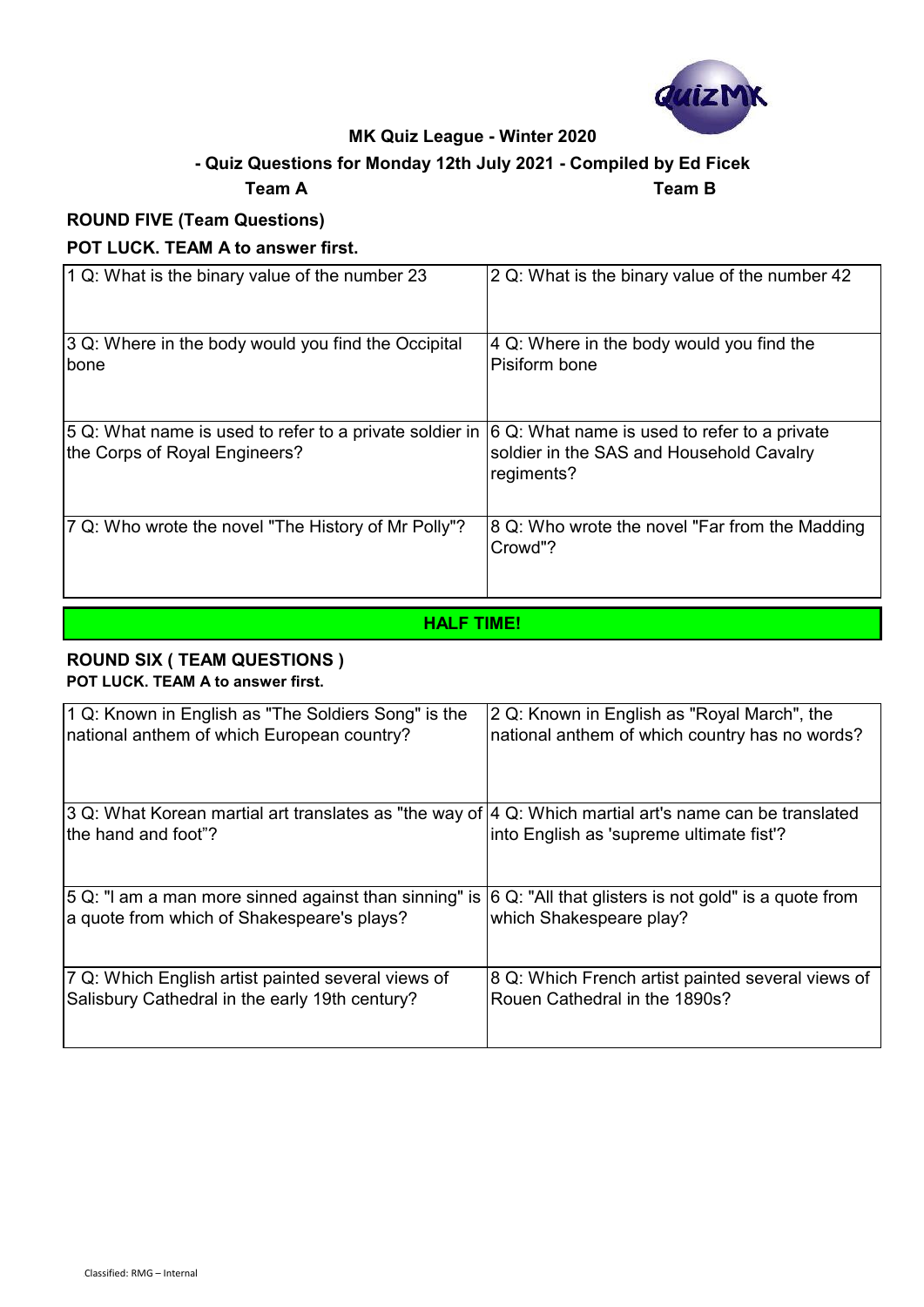

#### **ROUND SEVEN THEME ROUND. This weeks theme is <b>Answer will contain a Boys names**

| 1 Q: Which semi-precious gemstone, technically an aggregate<br>of microquartz and chalcedony, was used by Josiah Wedgwood<br>as the name to market a type of pottery from the 1770s? | 2 Q: Located in the Catoctin Mountain Park it is<br>officially the Naval Support Facility Thurmont.<br>However it is more commonly known by the unofficial<br>name given to it by a former five star general. What<br>is that common name? |
|--------------------------------------------------------------------------------------------------------------------------------------------------------------------------------------|--------------------------------------------------------------------------------------------------------------------------------------------------------------------------------------------------------------------------------------------|
| 3 Q: In World War II RAF slang, what name was given to the<br>rear gunner?                                                                                                           | 4 Q: Which Scottish league team play their home<br>game at Victoria Park also known as "Global Energy<br>Stadium" and have the nickname The Staggies'?                                                                                     |
| 5 Q: Which film character has been played by George Cole and<br>Russell Brand?                                                                                                       | 6 Q: How is the popular garden plant 'Dianthus'<br>Barbatus' commonly known?                                                                                                                                                               |
| 7 Q: What is the capital of Mauritius?                                                                                                                                               | 8 Q: Which song by John Leyton spent four weeks at<br>number one in 1961?                                                                                                                                                                  |

#### **ROUND EIGHT**

# **INDIVIDUALS CHOICE ROUND - QM - READ CATEGORIES OUT TO PLAYERS TO BE CHOSEN The Categories are:-**

**5 & 6 TV Sitcoms 7 & 8 Physics**

# **1 & 2 Airports 3 & 4 Monopoly**

| 1 Q: In which European capital city would you find Arlanda,     | 2 Q: In which European capital city would you find |
|-----------------------------------------------------------------|----------------------------------------------------|
| Bromma, and Skavsta airports?                                   | Cuatro Vientos, Torrejon, Getafe airports?         |
| 3 Q: Which monopoly board property sits between Leicester       | 4 Q: Which monopoly board property sits between    |
| Square and Water works.                                         | Northumberland Avenue and Electric company.        |
| 5 Q: Big Suze and Dobby were love interests in which television | 6 Q: Ray Von was the club disc Jockey in which     |
| sitcom?                                                         | television sitcom?                                 |
| 7 Q: In physics, what is the SI unit of work?                   | 8 Q: In physics, what is the SI unit of force?     |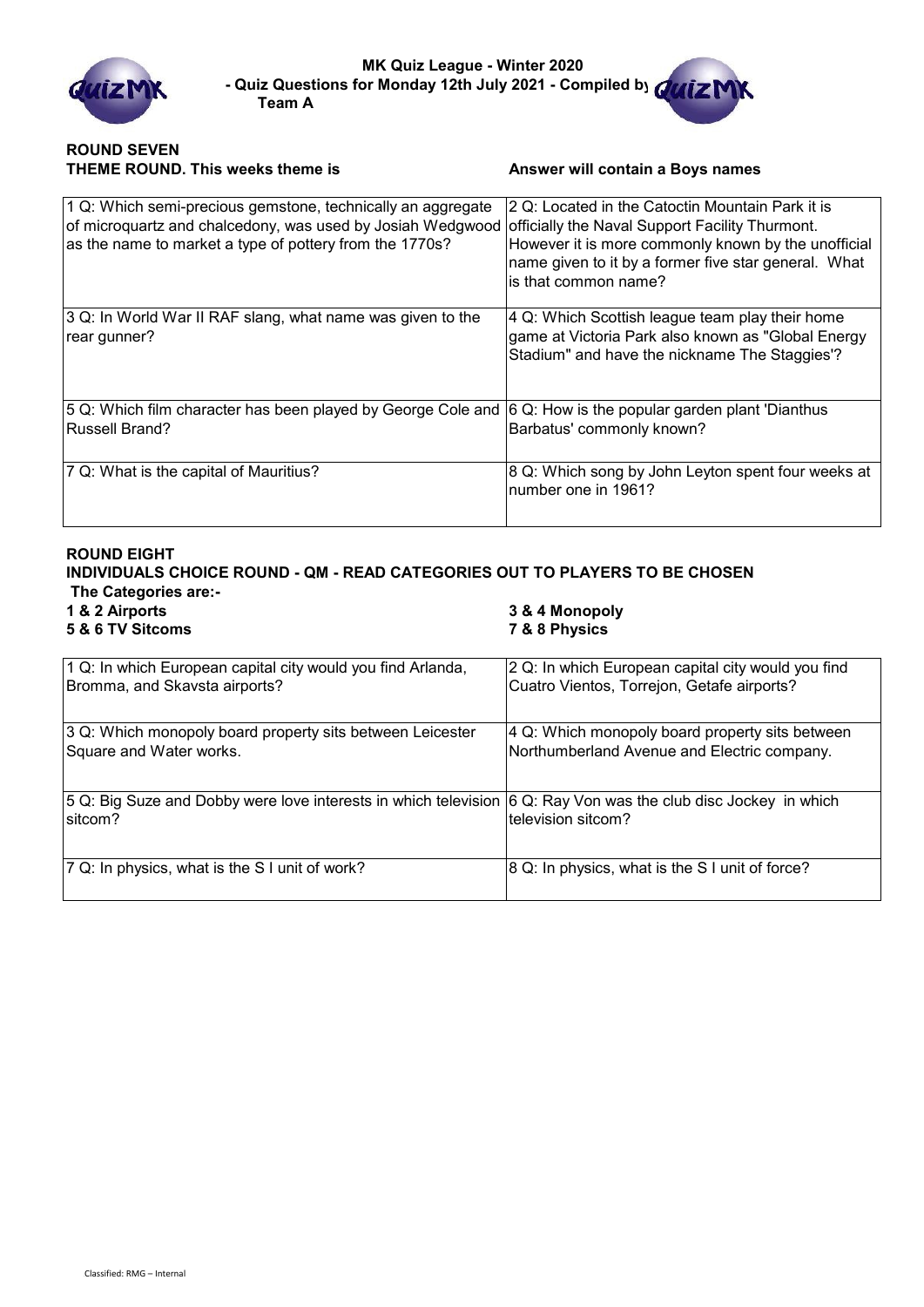



**Team A Team B - Quiz Questions for Monday 12th July 2021 - Compiled by Ed Ficek**

**ROUND NINE THEME ROUND. This weeks theme is Method of Transport**

| 1 Q: Which group had hit in 1980 with 'Poison Ivy'                                                                                                               | 2 Q: What is the US State capital of New<br>Hampshire                                                                               |
|------------------------------------------------------------------------------------------------------------------------------------------------------------------|-------------------------------------------------------------------------------------------------------------------------------------|
| 3 Q: Which muppet character was known for being $ 4 \text{ Q}$ : Featuring in the top ten of the official world<br>the backstage manager and all round 'Gopher'? | golf ranking for almost 200 weeks between 1989<br>and 1998, what was the nickname of Japanese<br>golfer Masashi Ozaki               |
| 5 Q: Which Shepherd Neame beer is known as<br>the 'Kentish Ale'                                                                                                  | 6 Q: Which English singer/songwriter recorded<br>the song 'kiss & tell' speculated to be about his<br>relationship with Jerry Hall? |
| 7 Q: What was the nickname of Chelsea football<br>legend and hardman Ron Harris                                                                                  | 8 Q: Which 1974 disaster movie set on a luxury<br>cruise ship featured Richard Harris and Omar<br>Shariff?                          |

# **ROUND TEN GENERAL KNOWLEDGE ROUND**

| 1 Q: In the game of 'Cluedo', which character is  | 2 Q: In the game of 'Cluedo', which character is           |
|---------------------------------------------------|------------------------------------------------------------|
| represented by a blue playing piece?              | represented by a purple playing piece?                     |
| 3 Q: "Ananas" is the French word for which fruit? | 4 Q: "Pamplemousse" is the French word for<br>which fruit? |
| 5 Q: Which group had a number one in 1966 with    | 6 Q: Which group had a number one in 1967                  |
| "Sunny Afternoon"?                                | with "Silence is Golden?                                   |
| 7 Q: The Twenty pence coin was first introduced   | 8 Q: The Two pound coin was first introduced               |
| into legal tender in which year of the 1980s?     | into legal tender in which year of the 1990s?              |